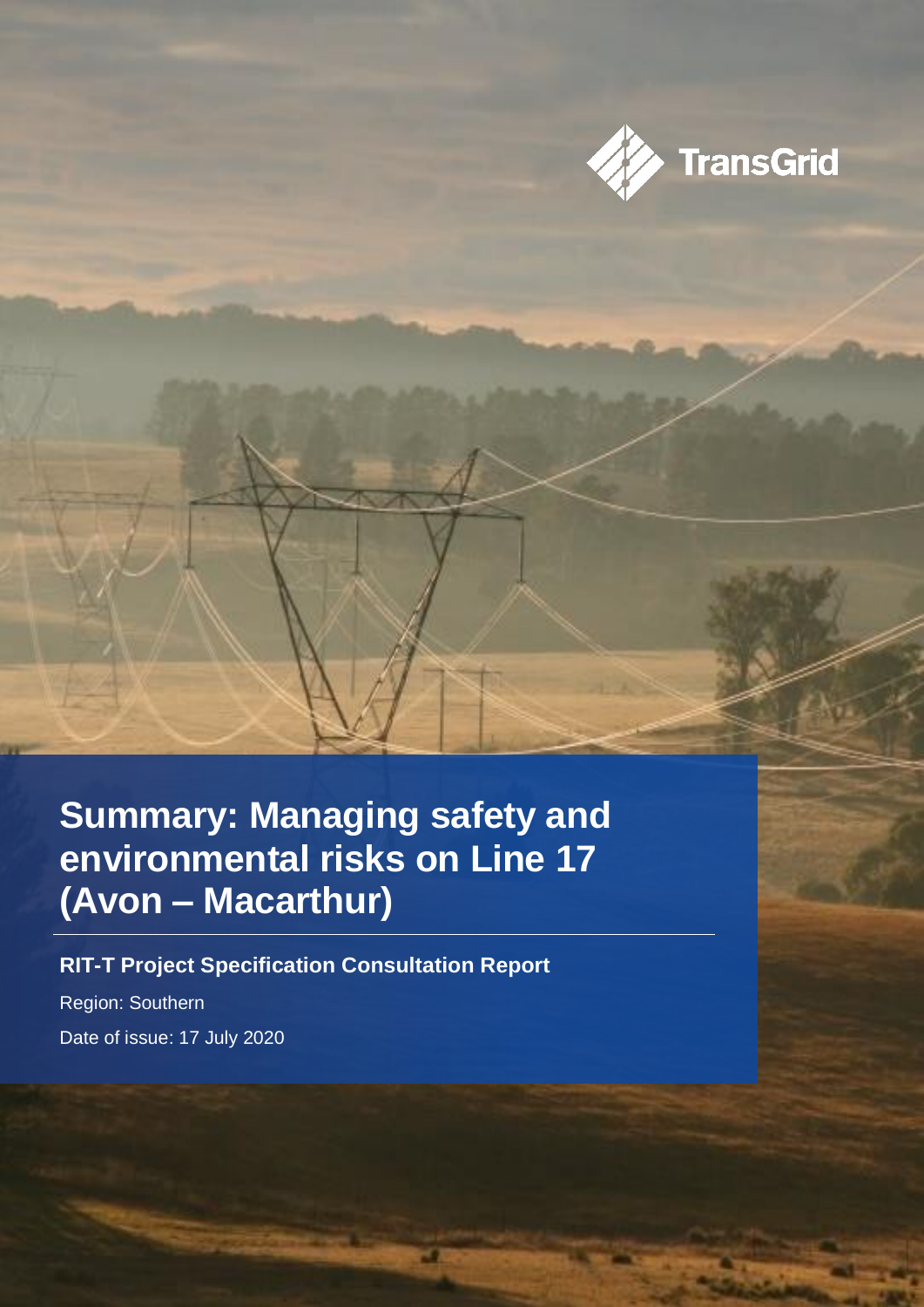## **Disclaimer**

This suite of documents comprises TransGrid's application of the Regulatory Investment Test for Transmission (RIT-T) which has been prepared and made available solely for information purposes. It is made available on the understanding that TransGrid and/or its employees, agents and consultants are not engaged in rendering professional advice. Nothing in these documents is a recommendation in respect of any possible investment.

The information in these documents reflect the forecasts, proposals and opinions adopted by TransGrid at the time of publication, other than where otherwise specifically stated. Those forecasts, proposals and opinions may change at any time without warning. Anyone considering information provided in these documents, at any date, should independently seek the latest forecasts, proposals and opinions.

These documents include information obtained from the Australian Energy Market Operator (AEMO) and other sources. That information has been adopted in good faith without further enquiry or verification. The information in these documents should be read in the context of the Electricity Statement of Opportunities, the Integrated System Plan published by AEMO and other relevant regulatory consultation documents. It does not purport to contain all of the information that AEMO, a prospective investor, Registered Participant or potential participant in the National Electricity Market (NEM), or any other person may require for making decisions. In preparing these documents it is not possible, nor is it intended, for TransGrid to have regard to the investment objectives, financial situation and particular needs of each person or organisation which reads or uses this document. In all cases, anyone proposing to rely on or use the information in this document should:

- 1. Independently verify and check the currency, accuracy, completeness, reliability and suitability of that information
- 2. Independently verify and check the currency, accuracy, completeness, reliability and suitability of reports relied on by TransGrid in preparing these documents
- 3. Obtain independent and specific advice from appropriate experts or other sources.

Accordingly, TransGrid makes no representations or warranty as to the currency, accuracy, reliability, completeness or suitability for particular purposes of the information in this suite of documents.

Persons reading or utilising this suite of RIT-T-related documents acknowledge and accept that TransGrid and/or its employees, agents and consultants have no liability for any direct, indirect, special, incidental or consequential damage (including liability to any person by reason of negligence or negligent misstatement) for any damage resulting from, arising out of or in connection with, reliance upon statements, opinions, information or matter (expressed or implied) arising out of, contained in or derived from, or for any omissions from the information in this document, except insofar as liability under any New South Wales and Commonwealth statute cannot be excluded.

### Privacy notice

TransGrid is bound by the *Privacy Act 1988 (Cth)*. In making submissions in response to this consultation process, TransGrid will collect and hold your personal information such as your name, email address, employer and phone number for the purpose of receiving and following up on your submissions.

Under the National Electricity Law, there are circumstances where TransGrid may be compelled to provide information to the Australian Energy Regulator (AER). TransGrid will advise you should this occur.

TransGrid's Privacy Policy sets out the approach to managing your personal information. In particular, it explains how you may seek to access or correct the personal information held about you, how to make a complaint about a breach of our obligations under the Privacy Act, and how TransGrid will deal with complaints. You can access the Privacy Policy here [\(https://www.transgrid.com.au/Pages/Privacy.aspx\)](https://www.transgrid.com.au/Pages/Privacy.aspx).

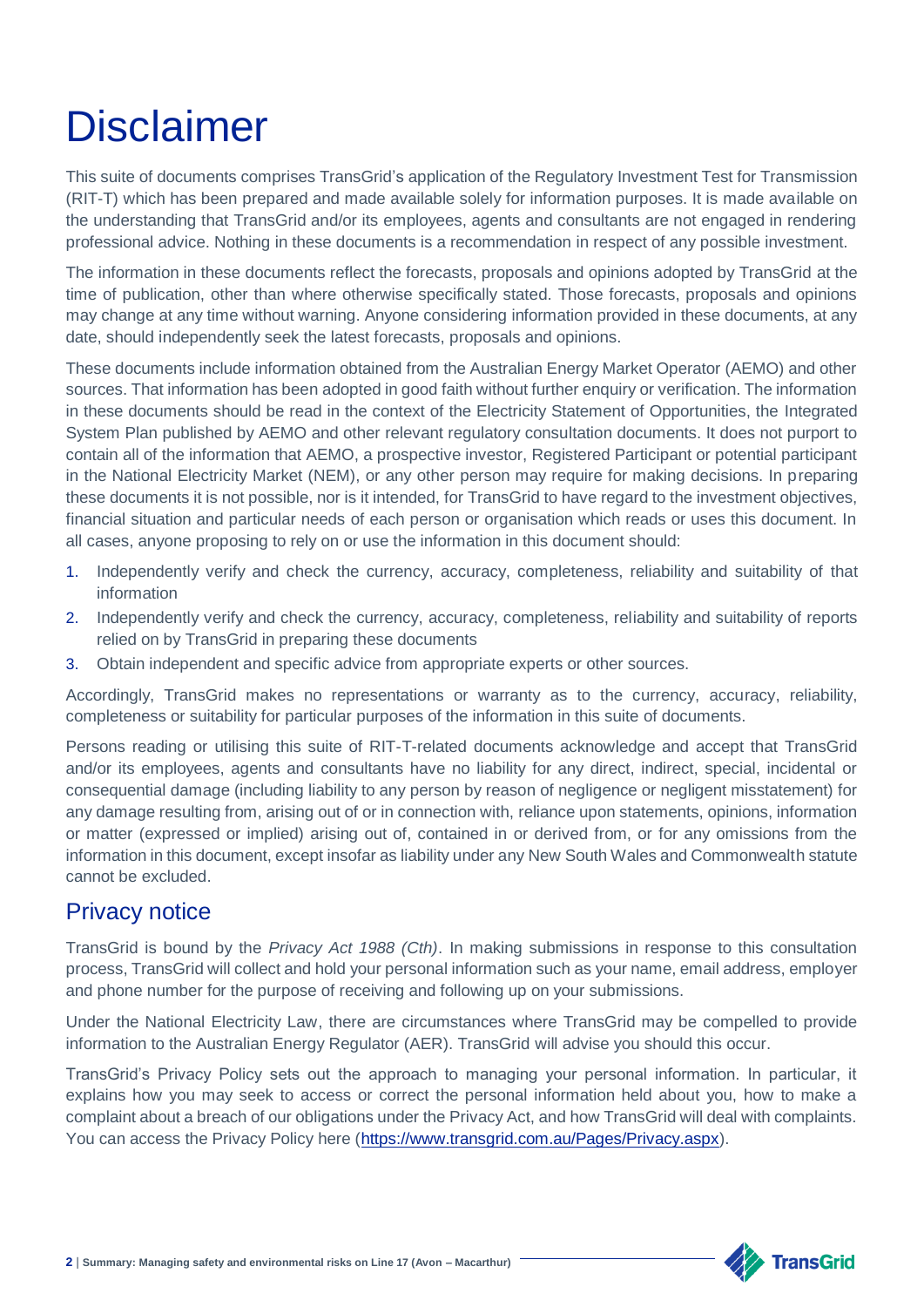# **Summary**

TransGrid is applying the Regulatory Investment Test for Transmission (RIT-T) to options for mitigating safety and environmental risks caused by the deteriorating condition of Line 17. Publication of this Project Specification Consultation Report (PSCR) represents the first step in the RIT-T process.

Constructed in 1964, the 41 km single circuit 330 kV transmission line is comprised of 101 steel tower structures between Avon switching station and Macarthur 330 kV substation. Line 17 forms a key link between the Wollongong region and the Sydney metropolitan area.

The line will continue to play a central role in supporting the flow of energy between regions to take advantage of naturally-diverse weather patterns, and in the safe and reliable operation of the power system throughout and after the transition to a low-carbon electricity future.

The southern section of Line 17 passes through forested areas with a significant portion located on land belonging to the Sydney Catchment Authority. The northern section of the line between Appin and Macarthur is located near residential areas including rapidly expanding suburban developments in the Campbelltown region.

Condition issues that will impact the safe and reliable operation of the network have been found on the line. These raise a number of risks associated with asset failure, including safety and environmental (bushfire) risks.

| <b>Issue</b>                                                 | <b>Impact</b>                                                                                 |  |
|--------------------------------------------------------------|-----------------------------------------------------------------------------------------------|--|
| Corrosion of tower steel members                             | Steel corrosion, particularly of critical members, can<br>lead to structural failure of tower |  |
| Corroded fasteners                                           | Structural failure                                                                            |  |
| Corroded insulators and conductor attachment<br>fittings     | Conductor drop                                                                                |  |
| Corrosion of earth wire and earthwire attachment<br>fittings | Conductor drop<br>Public safety risk increase in case of fault                                |  |
| Conductor dampers                                            | Accelerated conductor fatigue due to vibration                                                |  |
| Buried legs and ground level steel corrosion                 | <b>Foundation failure</b>                                                                     |  |

**Table 1 Condition issues along Line 17 and their consequences**

As the asset condition deteriorates over time, the likelihood of failure and subsequent risks will increase should these issues not be addressed.

#### **Identified need: managing safety and environmental risks from corrosion on Line 17**

The proposed investment will enable TransGrid to manage safety and environmental risks on Line 17. Options considered under this RIT-T have been assessed relative to a base case. Under the base case, no proactive capital investment is made and the condition of Line 17 will continue to deteriorate.

TransGrid calculates that the safety and environmental risk costs associated with the condition deterioration and corrosion of Line 17 are approximately \$59.4m per year. Further condition deterioration of the affected assets due to corrosion would mean an increase in bushfire and safety risks along Line 17 as the likelihood of failure increases. If left untreated, corrosion of some of the vital components of the steel towers could result in



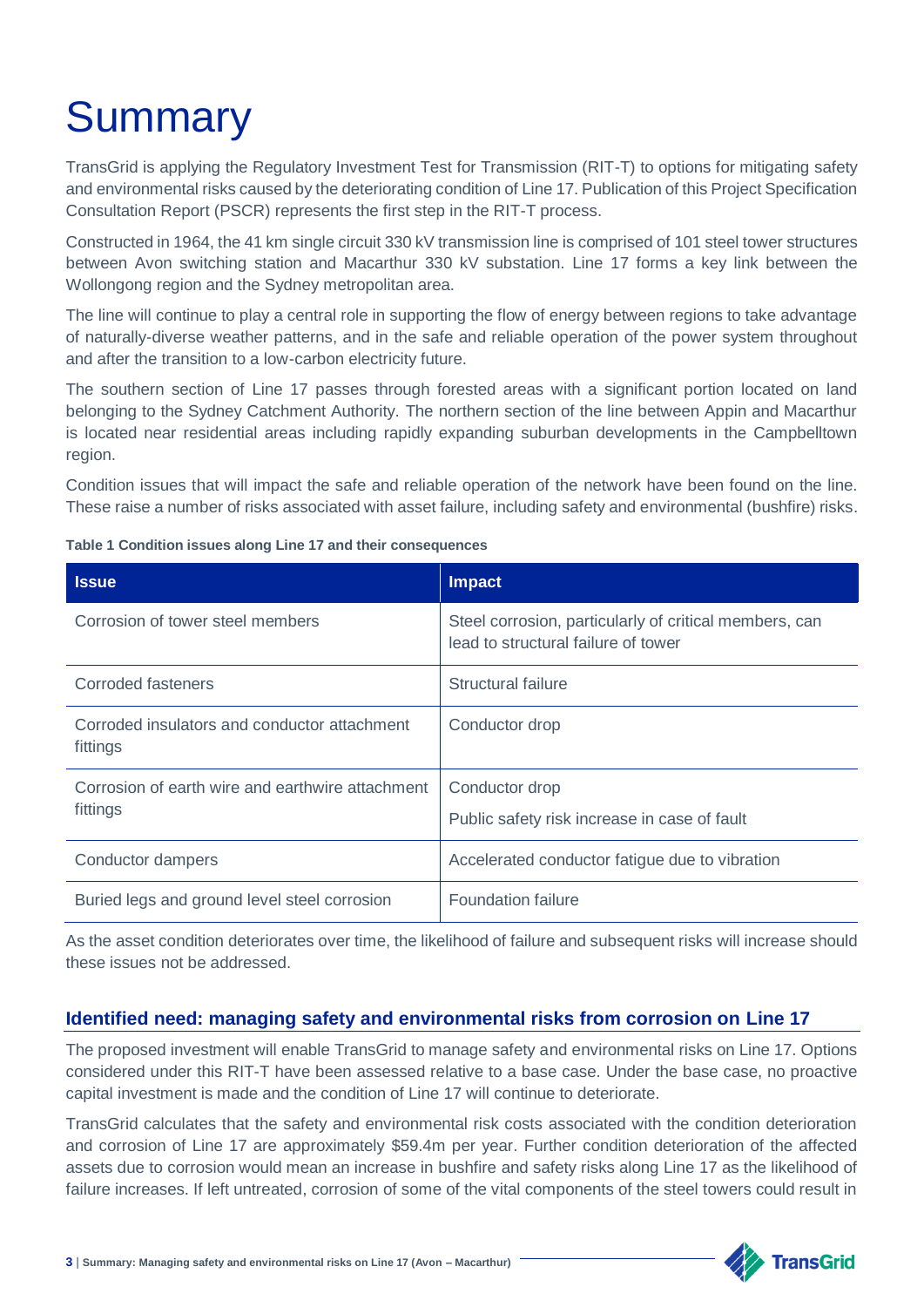incidents such as conductor drop and tower collapse. Such incidents could have serious safety consequences for nearby residents and members of the public, as well as TransGrid field crew members who may be working on or near the assets. The southern section of the line traverses forested areas, increasing the risk of bushfire from a conductor drop. The consequence of the bushfire is further magnified by its proximity to the urban areas in the Macarthur region.

TransGrid manages and mitigates bushfire and safety risk to ensure they are below risk tolerance levels or 'As Low As Reasonably Practicable' ('ALARP'), in accordance with TransGrid's obligations under the New South Wales Electricity Supply (Safety and Network Management) Regulation 2014 and TransGrid's Electricity Network Safety Management System (ENSMS).<sup>1</sup>

The proposed investment will enable TransGrid to continue to manage and operate this part of the network to a safety and risk mitigation level of ALARP. Consequently, it is considered a reliability corrective action under the RIT-T. A reliability corrective action differs from a 'market benefits'-driven RIT-T in that the preferred option is permitted to have negative net economic benefits on account of it being required to meet an externally imposed obligation on the network business.

#### **Credible options considered**

In this PSCR, TransGrid has put forward for consideration credible options that would meet the identified need from a technical, commercial, and project delivery perspective.<sup>2</sup>

These are summarised in the following table.

#### **Table 2 Summary of credible options**

| <b>Option</b>   | <b>Description</b>                                                                 | <b>Capital</b><br>costs (\$m)<br>2020/21) | <b>Operating</b><br>costs (\$ per<br>year) | <b>Remarks</b>                                                                                                                                                                                                                 |
|-----------------|------------------------------------------------------------------------------------|-------------------------------------------|--------------------------------------------|--------------------------------------------------------------------------------------------------------------------------------------------------------------------------------------------------------------------------------|
| <b>Option 1</b> | <b>Line refurbishment</b>                                                          | $6.6 (+/-)$<br>25%                        | 41,000                                     | <b>Most economical and</b><br>preferred option                                                                                                                                                                                 |
| Option 2        | Line dismantling                                                                   | ~12.8                                     | Not costed                                 | Line dismantling is not<br>technically feasible as<br>Macarthur BSP will be radially<br>supplied (N redundancy), which<br>is not acceptable as the IPART<br>reliability standard requires N-1<br>redundancy for Macarthur BSP. |
| Option 3        | New transmission line<br>from Avon switching<br>station to Macarthur<br>substation | >100                                      | Not considered                             | Due to significant costs of this<br>option, a new 330 kV<br>transmission line from Avon<br>switching station to Macarthur<br>substation is not commercially<br>feasible.                                                       |

 $\overline{a}$ 



<sup>1</sup> TransGrid's ENSMS follows the International Organization for Standardization's ISO31000 risk management framework which requires following hierarchy of hazard mitigation approach.

As per clause 5.15.2(a) of the NER.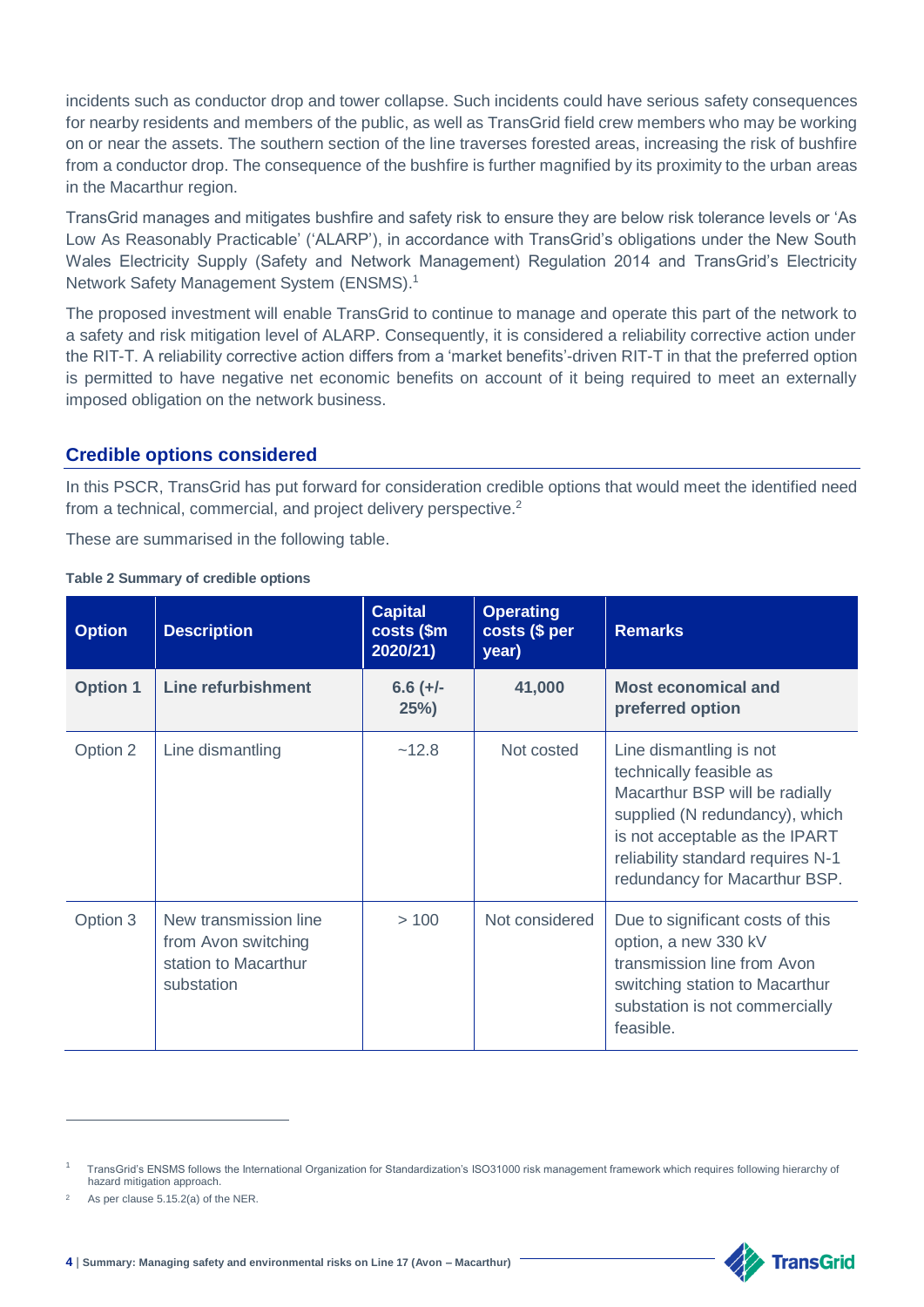#### **Non-network options are not able to assist in this RIT-T**

TransGrid does not consider non-network options to be commercially and technically feasible to assist with meeting the identified need for this RIT-T, as non-network options will not mitigate the safety and environment risk posed as a result of corrosion-related asset deterioration.

#### **Implementing Option 1 will meet relevant regulatory obligations**

Applying the ALARP principle to manage and mitigate bushfire and safety risks, TransGrid determines that its obligations under the New South Wales Electricity Supply (Safety and Network Management) Regulation 2014 and TransGrid's ENSMS will be met by implementing Option 1 by 2022/23. Under this principle, risks are mitigated unless it is possible to demonstrate that the costs involved in further reducing the risk would be grossly disproportionate to the benefits gained.

#### **Option 1 delivers highest net economic benefits**

All scenarios and sensitivities under Option 1 are positive. Figure E-1 shows that the costs of mitigating the bushfire and safety risks for Option 1 are less than the benefit of avoiding those risks.



#### **Figure 1 Net economic benefits, present value (\$m 2020/21)**

Under the ALARP test a gross disproportionate factor<sup>3</sup> would typically be applied. Applying the factor in this case would only further enhance support for Option 1 as the outcome of the NPV analysis already demonstrates that the benefits are positive. TransGrid's analysis concluded that the costs are less than the weighted benefits from mitigating bushfire and safety risks. Accordingly, TransGrid has not repeated the assessment with the disproportionality factor multipliers.

#### **Draft conclusion**

 $\overline{a}$ 

The optimal commercially and technically feasible option presented in this PSCR – Option 1 (line refurbishment) – is the preferred option to meet the identified need.

<sup>3</sup> In accordance with the framework for applying the ALARP principle, a disproportionality factor of 6 is typically applied to risk cost figures. The values of the disproportionality factors applied by TransGrid were determined through a review of practises and legal interpretations across multiple industries, with particular reference to the works of the UK Health and Safety Executive. The methodology used to determine the disproportionality factors is in line with the principles and examples presented in the AER Replacement Planning Guidelines and is consistent with TransGrid's Revised Revenue Proposal 2018/19- 2022/23.

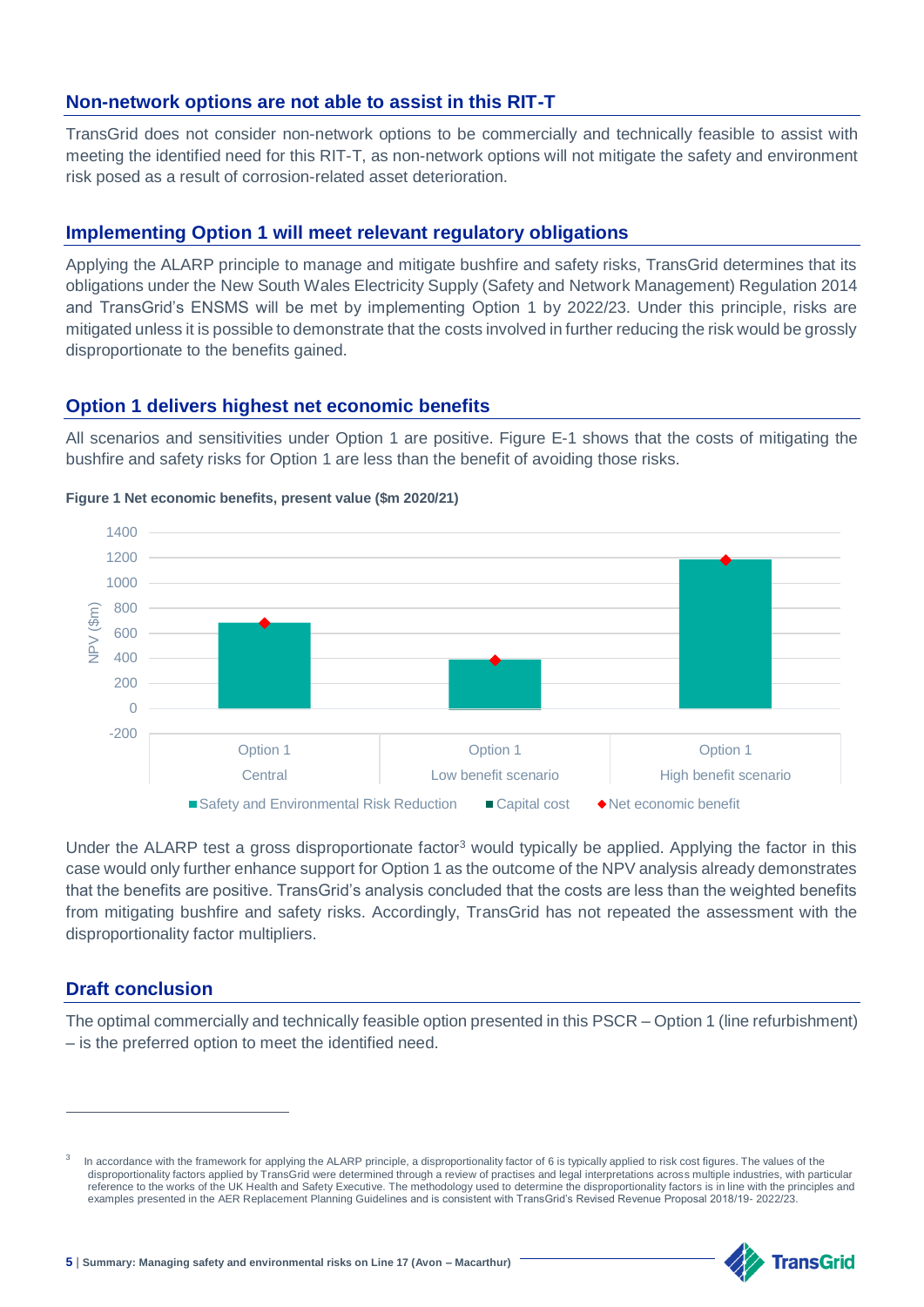Moving forward with this option is the most prudent and economically efficient solution to manage and mitigate safety and environmental risk to ALARP. Consequently, it will ensure TransGrid's obligations under the New South Wales Electricity Supply (Safety and Network Management) Regulation 2014 and TransGrid's Electricity Network Safety Management System (ENSMS) are met.

The estimated capital expenditure associated with this option is \$6.6 million +/- 25 per cent. Routine operating and maintenance costs relating to planned checks by TransGrid field crew are approximately \$41,000 per year – similar to the cost under the base case. TransGrid calculates that the avoided risk cost by undertaking Option 1 is approximately \$59.3 million per year.

This preferred option, Option 1, is found to have positive net benefits under all scenarios investigated and on a weighted basis will deliver \$731.0 million in net economic benefits. TransGrid also conducted sensitivity analysis on the net economic benefit to investigate the robustness of the conclusion to key assumptions. TransGrid finds that under all sensitivities, positive net benefits are expected from refurbishing Line 17.

The works will be undertaken between 2019/20 and 2021/22. Planning and procurement (including completion of the RIT-T) commenced in 2019/20 and is due to conclude in 2020/21, while project delivery and construction will occur in 2021/22.

All works will be completed in accordance with the relevant standards by 2021/22 with minimal modification to the wider transmission assets. Necessary outages of affected line(s) in service will be planned appropriately in order to complete the works with minimal impact on the network.

#### **Exemption from preparing a Project Assessment Draft Report**

Subject to additional credible options being identified during the consultation period, publication of a Project Assessment Draft Report (PADR) is not required for this RIT-T as TransGrid considers its investment in relation to the preferred option to be exempt from that part of the process under NER clause 5.16.4(z1). Production of a PADR is not required due to:

- > the estimated capital cost of the proposed preferred option being less than \$43 million<sup>4</sup>;
- > the PSCR states:
	- the proposed preferred option (including reasons for the proposed preferred option)
	- RIT-T is exempt from producing a PADR
	- the proposed preferred option and any other credible option will not have material market benefits<sup>5</sup> except for voluntary load curtailment and involuntary load shedding
- > RIT-T proponent considers that there were no PSCR submissions identifying additional credible options that could deliver a material market benefit; and
- the PACR must address any issues raised in relation to the proposed preferred option during the PSCR consultation.

 $\overline{a}$ 



<sup>4</sup> Varied from \$35m to \$43m based on the AER Final Determination: Cost threshold review November 2018.14. Accessed 20 May 2020 <https://www.aer.gov.au/networks-pipelines/guidelines-schemes-models-reviews/cost-thresholds-review-for-the-regulatory-investment-tests-2018>

<sup>5</sup> As per clause 5.16.1(c)(6)